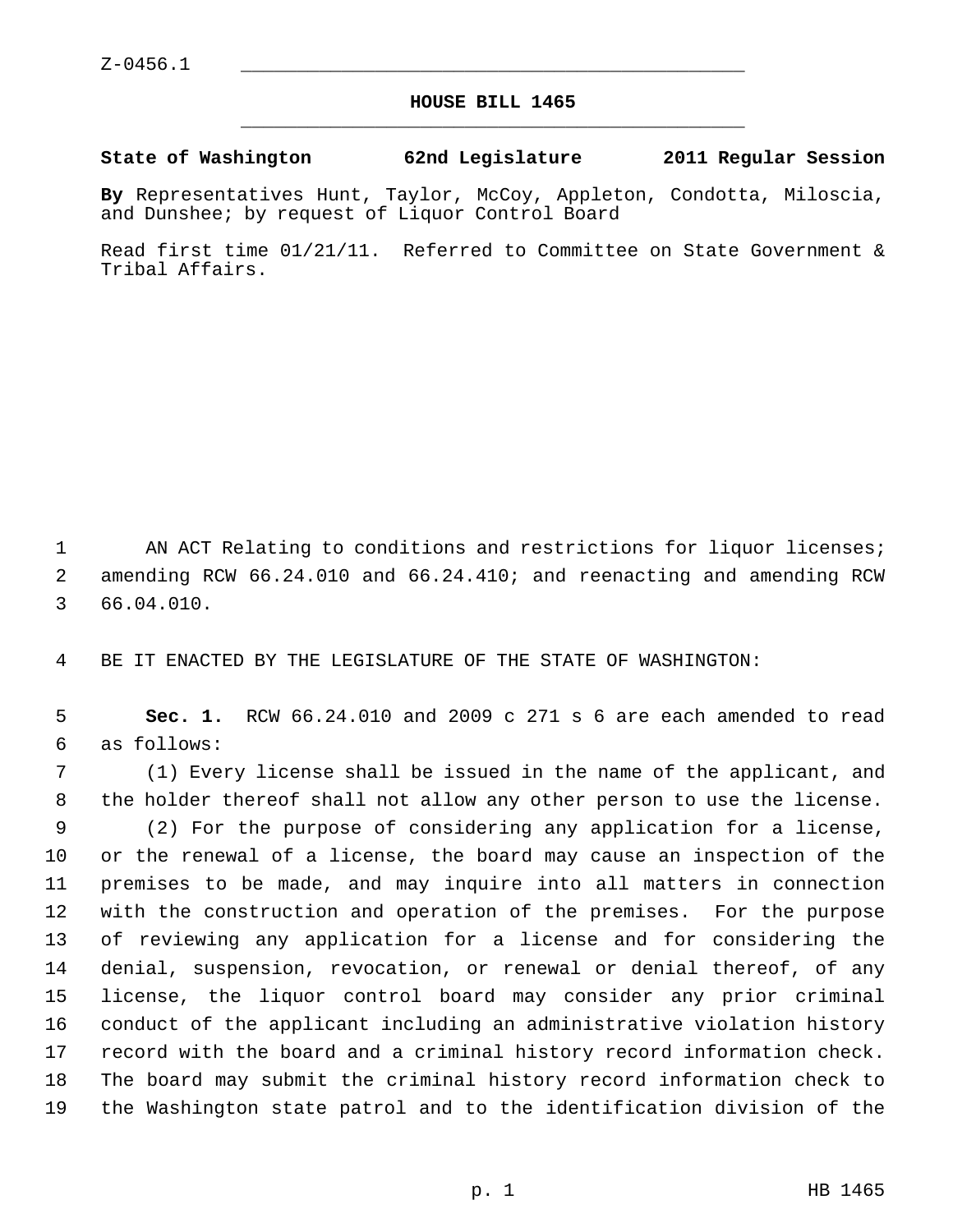1 federal bureau of investigation in order that these agencies may search 2 their records for prior arrests and convictions of the individual or 3 individuals who filled out the forms. The board shall require 4 fingerprinting of any applicant whose criminal history record 5 information check is submitted to the federal bureau of investigation. 6 The provisions of RCW 9.95.240 and of chapter 9.96A RCW shall not apply 7 to such cases. Subject to the provisions of this section, the board 8 may, in its discretion, grant or deny the renewal or license applied 9 for. Denial may be based on, without limitation, the existence of 10 chronic illegal activity documented in objections submitted pursuant to 11 subsections (8)(d) and (12) of this section. Authority to approve an 12 uncontested or unopposed license may be granted by the board to any 13 staff member the board designates in writing. Conditions for granting 14 such authority shall be adopted by rule. No retail license of any kind 15 may be issued to:

16 (a) A person doing business as a sole proprietor who has not 17 resided in the state for at least one month prior to receiving a 18 license, except in cases of licenses issued to dining places on 19 railroads, boats, or aircraft;

20 (b) A copartnership, unless all of the members thereof are 21 qualified to obtain a license, as provided in this section;

22 (c) A person whose place of business is conducted by a manager or 23 agent, unless such manager or agent possesses the same qualifications 24 required of the licensee;

25 (d) A corporation or a limited liability company, unless it was 26 created under the laws of the state of Washington or holds a 27 certificate of authority to transact business in the state of 28 Washington.

29 (3)(a) The board may, in its discretion, subject to the provisions 30 of RCW 66.08.150, suspend or cancel any license; and all rights of the 31 licensee to keep or sell liquor thereunder shall be suspended or 32 terminated, as the case may be.

33 (b) The board shall immediately suspend the license or certificate 34 of a person who has been certified pursuant to RCW 74.20A.320 by the 35 department of social and health services as a person who is not in 36 compliance with a support order. If the person has continued to meet 37 all other requirements for reinstatement during the suspension, 38 reissuance of the license or certificate shall be automatic upon the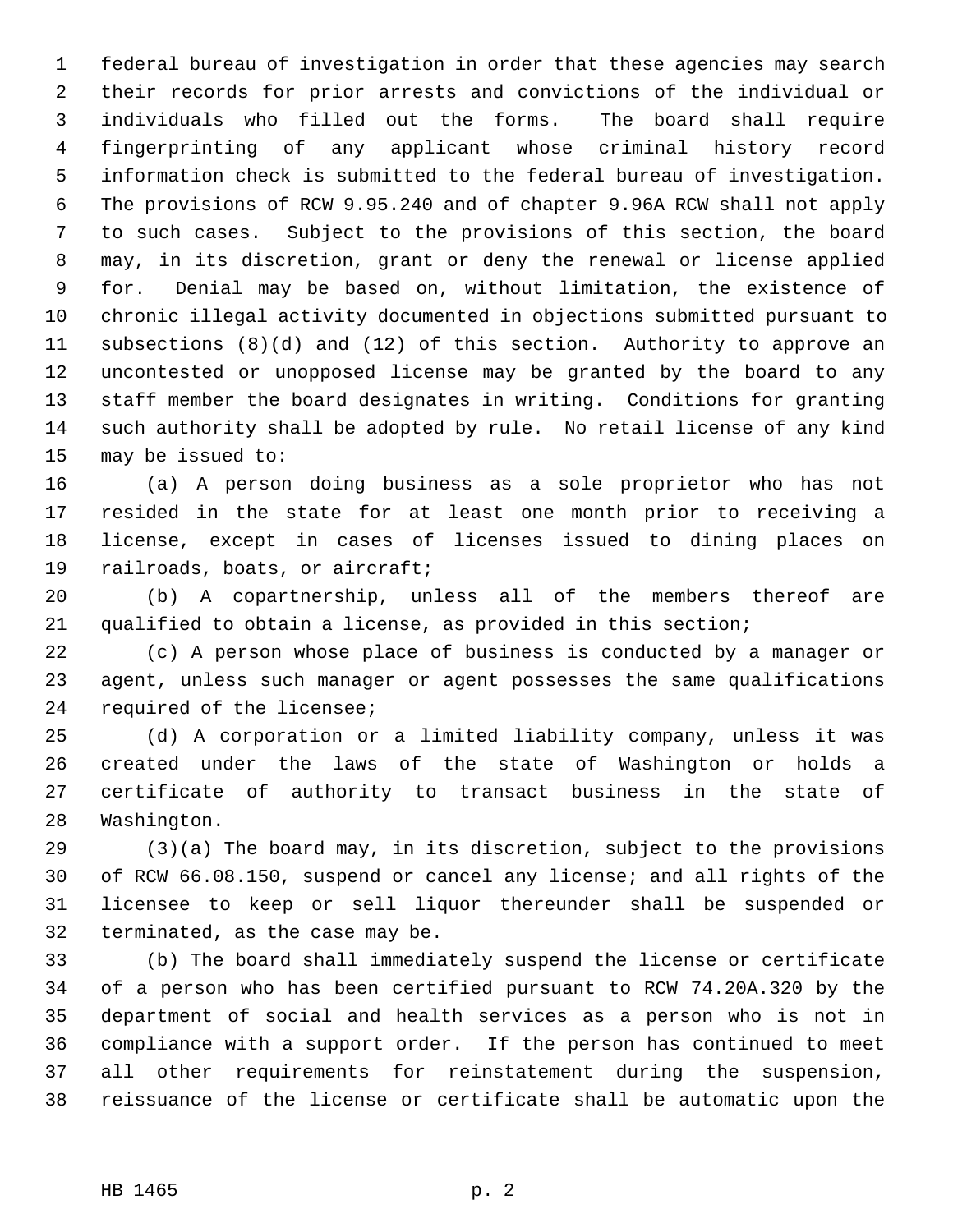1 board's receipt of a release issued by the department of social and 2 health services stating that the licensee is in compliance with the 3 order.

 4 (c) The board may request the appointment of administrative law 5 judges under chapter 34.12 RCW who shall have power to administer 6 oaths, issue subpoenas for the attendance of witnesses and the 7 production of papers, books, accounts, documents, and testimony, 8 examine witnesses, and to receive testimony in any inquiry, 9 investigation, hearing, or proceeding in any part of the state, under 10 such rules and regulations as the board may adopt.

11 (d) Witnesses shall be allowed fees and mileage each way to and 12 from any such inquiry, investigation, hearing, or proceeding at the 13 rate authorized by RCW 34.05.446. Fees need not be paid in advance of 14 appearance of witnesses to testify or to produce books, records, or 15 other legal evidence.

16 (e) In case of disobedience of any person to comply with the order 17 of the board or a subpoena issued by the board, or any of its members, 18 or administrative law judges, or on the refusal of a witness to testify 19 to any matter regarding which he or she may be lawfully interrogated, 20 the judge of the superior court of the county in which the person 21 resides, on application of any member of the board or administrative 22 law judge, shall compel obedience by contempt proceedings, as in the 23 case of disobedience of the requirements of a subpoena issued from said 24 court or a refusal to testify therein.

25 (4) Upon receipt of notice of the suspension or cancellation of a 26 license, the licensee shall forthwith deliver up the license to the 27 board. Where the license has been suspended only, the board shall 28 return the license to the licensee at the expiration or termination of 29 the period of suspension. The board shall notify all vendors in the 30 city or place where the licensee has its premises of the suspension or 31 cancellation of the license; and no employee may allow or cause any 32 liquor to be delivered to or for any person at the premises of that 33 licensee.

34 (5)(a) At the time of the original issuance of a spirits, beer, and 35 wine restaurant license, the board shall prorate the license fee 36 charged to the new licensee according to the number of calendar 37 quarters, or portion thereof, remaining until the first renewal of that 38 license is required.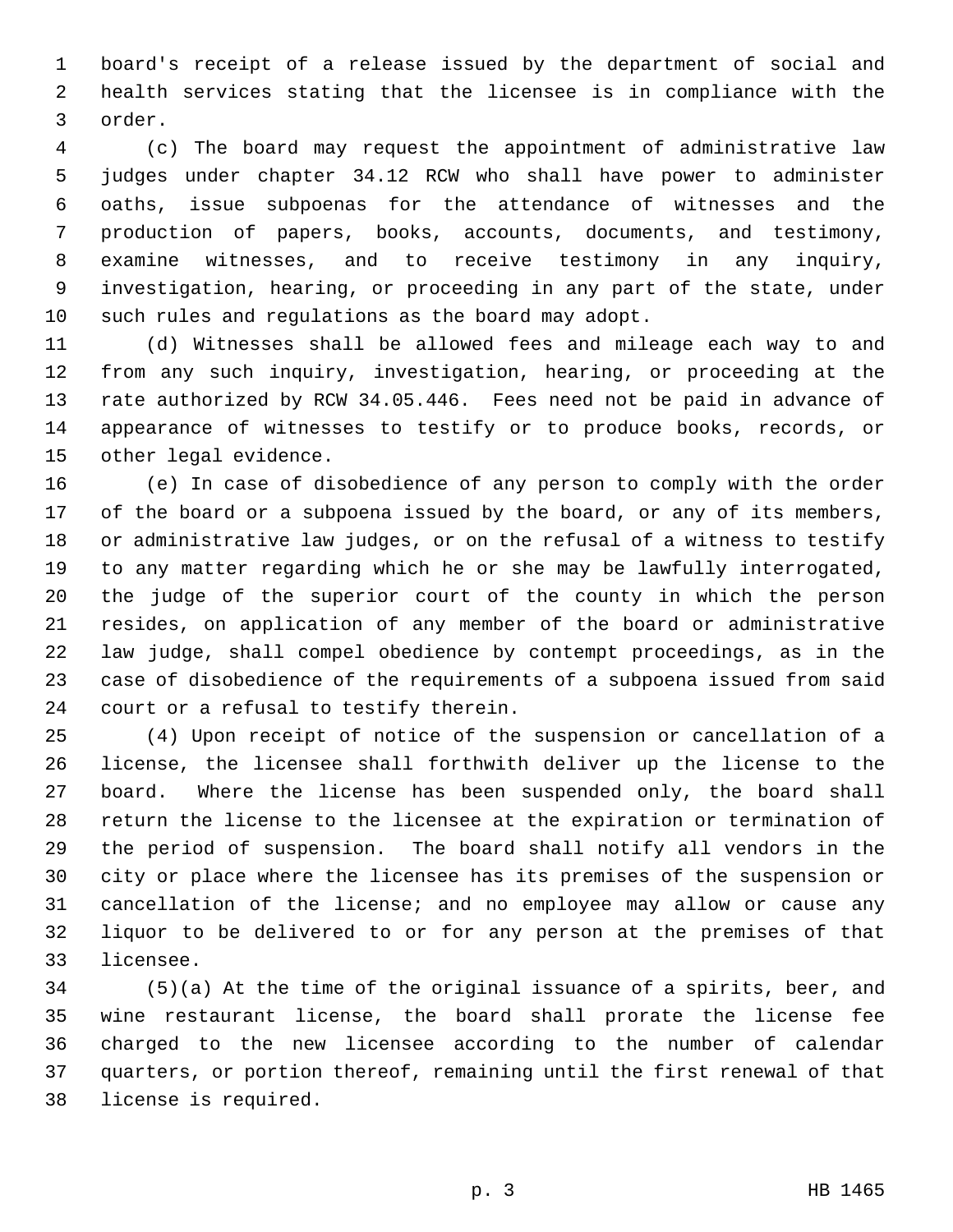1 (b) Unless sooner canceled, every license issued by the board shall 2 expire at midnight of the thirtieth day of June of the fiscal year for 3 which it was issued. However, if the board deems it feasible and 4 desirable to do so, it may establish, by rule pursuant to chapter 34.05 5 RCW, a system for staggering the annual renewal dates for any and all 6 licenses authorized by this chapter. If such a system of staggered 7 annual renewal dates is established by the board, the license fees 8 provided by this chapter shall be appropriately prorated during the 9 first year that the system is in effect.

10 (6) Every license issued under this section shall be subject to all 11 conditions and restrictions imposed by this title or by rules adopted 12 by the board. All conditions and restrictions imposed by the board in 13 the issuance of an individual license ((shall)) may be listed on the 14 face of the individual license along with the trade name, address, and 15 expiration date. Conditions and restrictions imposed by the board may 16 also be included in official correspondence separate from the license.

17 (7) Every licensee shall post and keep posted its license, or 18 licenses, and any additional correspondence containing conditions and 19 restrictions imposed by the board in a conspicuous place on the 20 premises.

21 (8)(a) Unless (b) of this subsection applies, before the board 22 issues a new or renewal license to an applicant it shall give notice of 23 such application to the chief executive officer of the incorporated 24 city or town, if the application is for a license within an 25 incorporated city or town, or to the county legislative authority, if 26 the application is for a license outside the boundaries of incorporated 27 cities or towns.

28 (b) If the application for a special occasion license is for an 29 event held during a county, district, or area fair as defined by RCW 30 15.76.120, and the county, district, or area fair is located on 31 property owned by the county but located within an incorporated city or 32 town, the county legislative authority shall be the entity notified by 33 the board under (a) of this subsection. The board shall send a 34 duplicate notice to the incorporated city or town within which the fair 35 is located.

36 (c) The incorporated city or town through the official or employee 37 selected by it, or the county legislative authority or the official or 38 employee selected by it, shall have the right to file with the board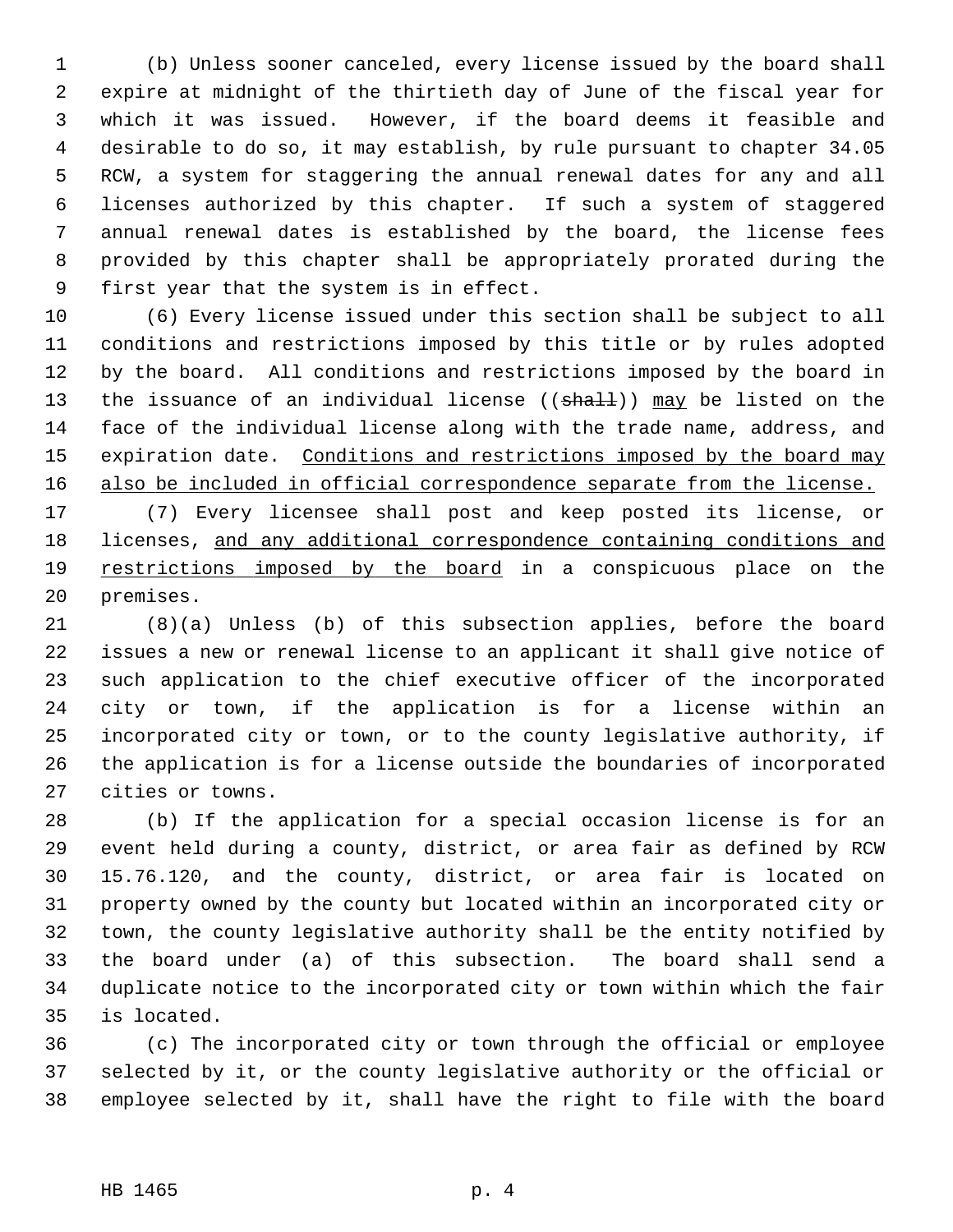1 within twenty days after the date of transmittal of such notice for 2 applications, or at least thirty days prior to the expiration date for 3 renewals, written objections against the applicant or against the 4 premises for which the new or renewal license is asked. The board may 5 extend the time period for submitting written objections.

 6 (d) The written objections shall include a statement of all facts 7 upon which such objections are based, and in case written objections 8 are filed, the city or town or county legislative authority may request 9 and the liquor control board may in its discretion hold a hearing 10 subject to the applicable provisions of Title 34 RCW. If the board 11 makes an initial decision to deny a license or renewal based on the 12 written objections of an incorporated city or town or county 13 legislative authority, the applicant may request a hearing subject to 14 the applicable provisions of Title 34 RCW. If such a hearing is held 15 at the request of the applicant, liquor control board representatives 16 shall present and defend the board's initial decision to deny a license 17 or renewal.

18 (e) Upon the granting of a license under this title the board shall 19 send written notification to the chief executive officer of the 20 incorporated city or town in which the license is granted, or to the 21 county legislative authority if the license is granted outside the 22 boundaries of incorporated cities or towns. When the license is for a 23 special occasion license for an event held during a county, district, 24 or area fair as defined by RCW 15.76.120, and the county, district, or 25 area fair is located on county-owned property but located within an 26 incorporated city or town, the written notification shall be sent to 27 both the incorporated city or town and the county legislative 28 authority.

29 (9)(a) Before the board issues any license to any applicant, it 30 shall give (i) due consideration to the location of the business to be 31 conducted under such license with respect to the proximity of churches, 32 schools, and public institutions and (ii) written notice, with receipt 33 verification, of the application to public institutions identified by 34 the board as appropriate to receive such notice, churches, and schools 35 within five hundred feet of the premises to be licensed. The board 36 shall not issue a liquor license for either on-premises or off-premises 37 consumption covering any premises not now licensed, if such premises 38 are within five hundred feet of the premises of any tax-supported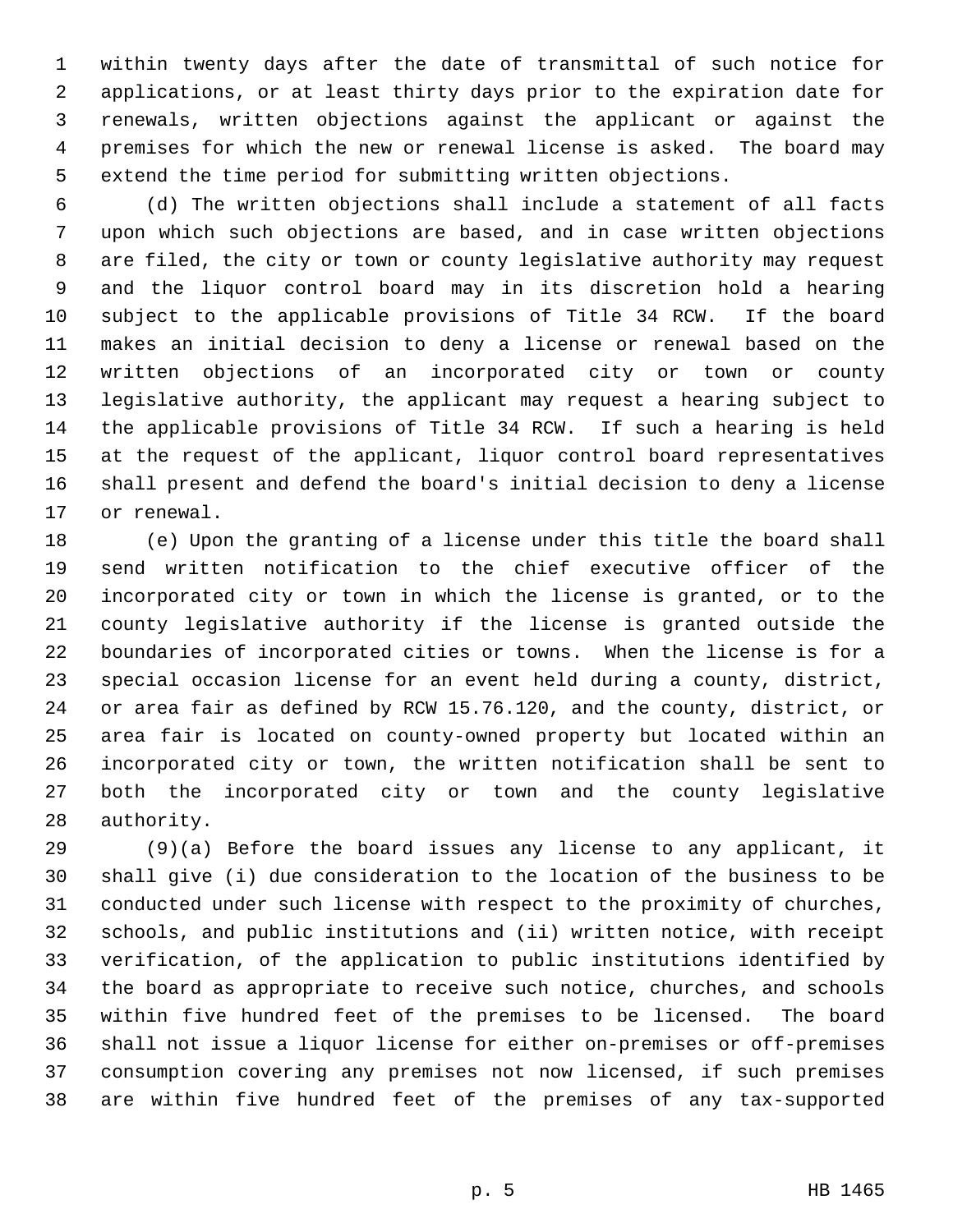1 public elementary or secondary school measured along the most direct 2 route over or across established public walks, streets, or other public 3 passageway from the main entrance of the school to the nearest public 4 entrance of the premises proposed for license, and if, after receipt by 5 the school of the notice as provided in this subsection, the board 6 receives written objection, within twenty days after receiving such 7 notice, from an official representative or representatives of the 8 school within five hundred feet of said proposed licensed premises, 9 indicating to the board that there is an objection to the issuance of 10 such license because of proximity to a school. The board may extend 11 the time period for submitting objections. For the purpose of this 12 section, "church" means a building erected for and used exclusively for 13 religious worship and schooling or other activity in connection 14 therewith. For the purpose of this section, "public institution" means 15 institutions of higher education, parks, community centers, libraries, 16 and transit centers.

17 (b) No liquor license may be issued or reissued by the board to any 18 motor sports facility or licensee operating within the motor sports 19 facility unless the motor sports facility enforces a program reasonably 20 calculated to prevent alcohol or alcoholic beverages not purchased 21 within the facility from entering the facility and such program is 22 approved by local law enforcement agencies.

23 (c) It is the intent under this subsection (9) that a retail 24 license shall not be issued by the board where doing so would, in the 25 judgment of the board, adversely affect a private school meeting the 26 requirements for private schools under Title 28A RCW, which school is 27 within five hundred feet of the proposed licensee. The board shall 28 fully consider and give substantial weight to objections filed by 29 private schools. If a license is issued despite the proximity of a 30 private school, the board shall state in a letter addressed to the 31 private school the board's reasons for issuing the license.

32 (10) The restrictions set forth in subsection (9) of this section 33 shall not prohibit the board from authorizing the assumption of 34 existing licenses now located within the restricted area by other 35 persons or licenses or relocations of existing licensed premises within 36 the restricted area. In no case may the licensed premises be moved 37 closer to a church or school than it was before the assumption or 38 relocation.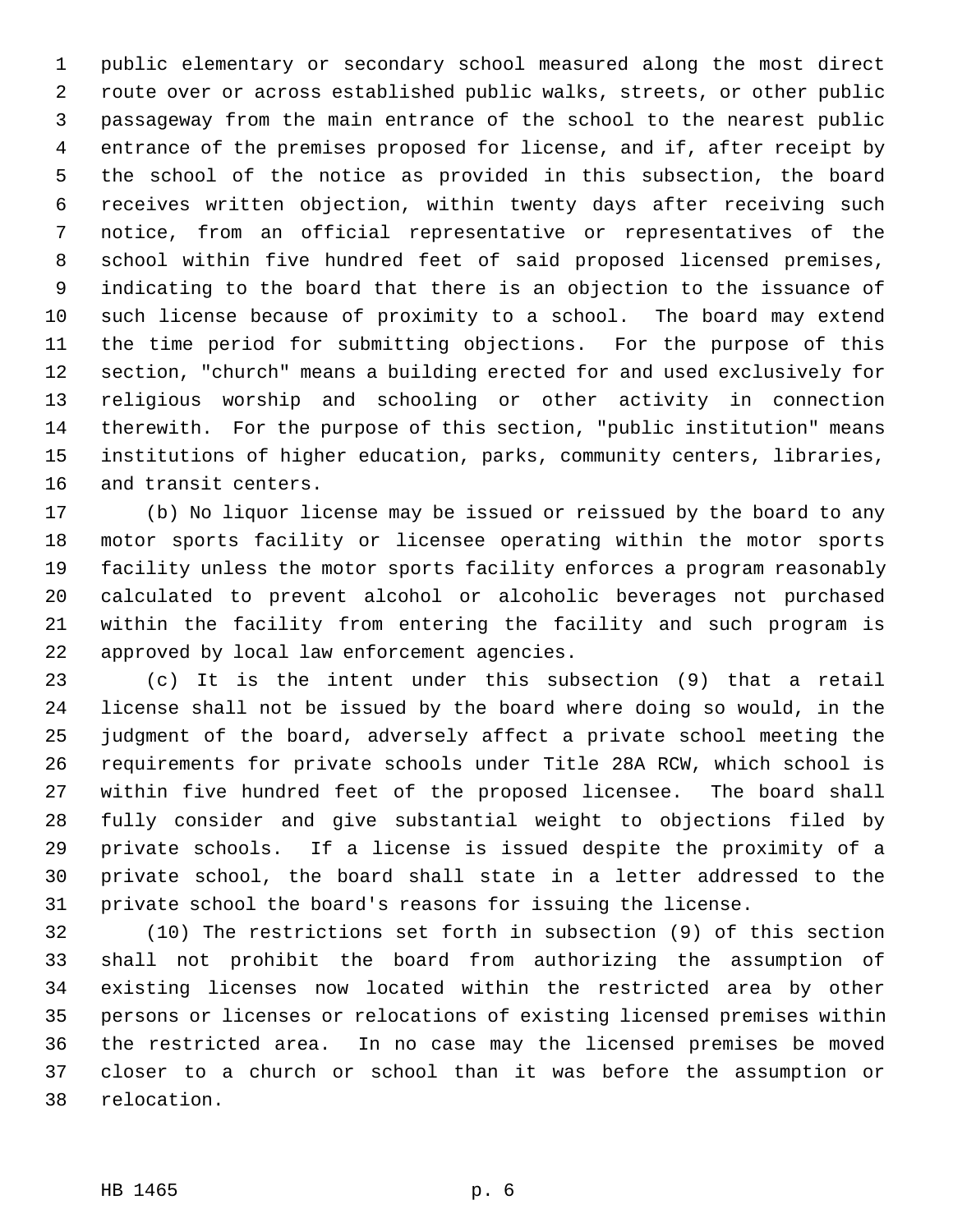1 (11)(a) Nothing in this section prohibits the board, in its 2 discretion, from issuing a temporary retail or distributor license to 3 an applicant to operate the retail or distributor premises during the 4 period the application for the license is pending. The board may 5 establish a fee for a temporary license by rule.

 6 (b) A temporary license issued by the board under this section 7 shall be for a period not to exceed sixty days. A temporary license 8 may be extended at the discretion of the board for additional periods 9 of sixty days upon payment of an additional fee and upon compliance 10 with all conditions required in this section.

11 (c) Refusal by the board to issue or extend a temporary license 12 shall not entitle the applicant to request a hearing. A temporary 13 license may be canceled or suspended summarily at any time if the board 14 determines that good cause for cancellation or suspension exists. RCW 15 66.08.130 applies to temporary licenses.

16 (d) Application for a temporary license shall be on such form as 17 the board shall prescribe. If an application for a temporary license 18 is withdrawn before issuance or is refused by the board, the fee which 19 accompanied such application shall be refunded in full.

20 (12) In determining whether to grant or deny a license or renewal 21 of any license, the board shall give substantial weight to objections 22 from an incorporated city or town or county legislative authority based 23 upon chronic illegal activity associated with the applicant's 24 operations of the premises proposed to be licensed or the applicant's 25 operation of any other licensed premises, or the conduct of the 26 applicant's patrons inside or outside the licensed premises. "Chronic 27 illegal activity" means (a) a pervasive pattern of activity that 28 threatens the public health, safety, and welfare of the city, town, or 29 county including, but not limited to, open container violations, 30 assaults, disturbances, disorderly conduct, or other criminal law 31 violations, or as documented in crime statistics, police reports, 32 emergency medical response data, calls for service, field data, or 33 similar records of a law enforcement agency for the city, town, county, 34 or any other municipal corporation or any state agency; or (b) an 35 unreasonably high number of citations for violations of RCW 46.61.502 36 associated with the applicant's or licensee's operation of any licensed 37 premises as indicated by the reported statements given to law 38 enforcement upon arrest.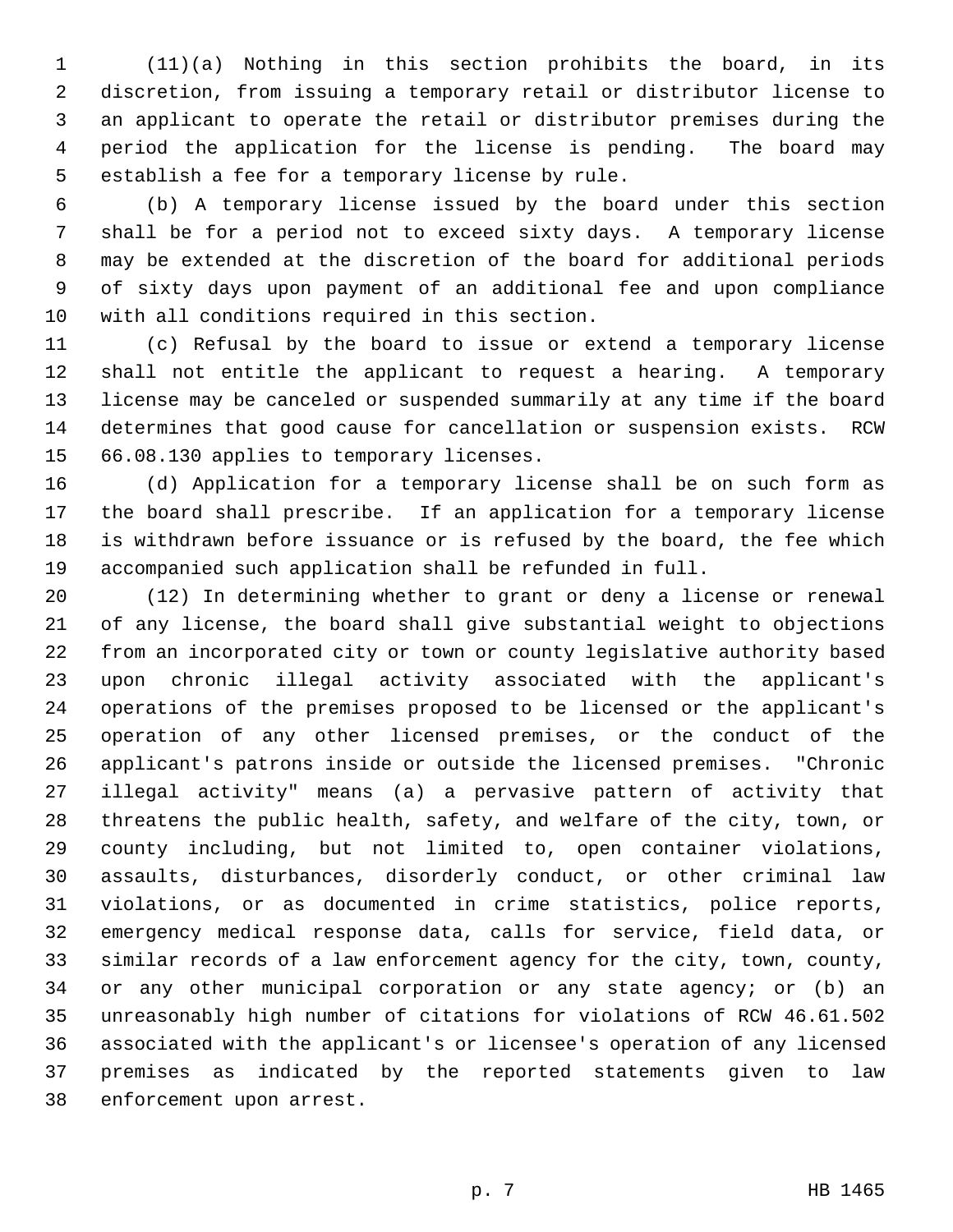1 **Sec. 2.** RCW 66.24.410 and 2007 c 370 s 18 are each amended to read 2 as follows:

 3 (1) "Spirituous liquor," as used in RCW 66.24.400 to 66.24.450, 4 inclusive, means "liquor" as defined in RCW 66.04.010, except "wine" 5 and "beer" sold as such.

 6 (2) "Restaurant" as used in RCW 66.24.400 to 66.24.450, inclusive, 7 means an establishment provided with special space and accommodations 8 where, in consideration of payment, food, without lodgings, is 9 habitually furnished to the public, not including drug stores and soda 10 fountains: PROVIDED, That such establishments shall be approved by the 11 board and that the board shall be satisfied that such establishment is 12 maintained in a substantial manner as a place for preparing, cooking 13 and serving of complete meals. ((The service of only fry orders or 14 such food and victuals as sandwiches, hamburgers, or salads shall not 15 be deemed in compliance with this definition)) Requirements for 16 complete meals shall be determined by the board in rules adopted 17 pursuant to chapter 34.05 RCW.

18 (3) "Hotel," "clubs," "wine" and "beer" are used in RCW 66.24.400 19 to 66.24.450, inclusive, with the meaning given in chapter 66.04 RCW.

20 **Sec. 3.** RCW 66.04.010 and 2009 c 373 s 1 and 2009 c 271 s 2 are 21 each reenacted and amended to read as follows:

22 In this title, unless the context otherwise requires:

23 (1) "Alcohol" is that substance known as ethyl alcohol, hydrated 24 oxide of ethyl, or spirit of wine, which is commonly produced by the 25 fermentation or distillation of grain, starch, molasses, or sugar, or 26 other substances including all dilutions and mixtures of this 27 substance. The term "alcohol" does not include alcohol in the 28 possession of a manufacturer or distiller of alcohol fuel, as described 29 in RCW 66.12.130, which is intended to be denatured and used as a fuel 30 for use in motor vehicles, farm implements, and machines or implements 31 of husbandry.

32 (2) "Authorized representative" means a person who:

33 (a) Is required to have a federal basic permit issued pursuant to 34 the federal alcohol administration act, 27 U.S.C. Sec. 204;

35 (b) Has its business located in the United States outside of the 36 state of Washington;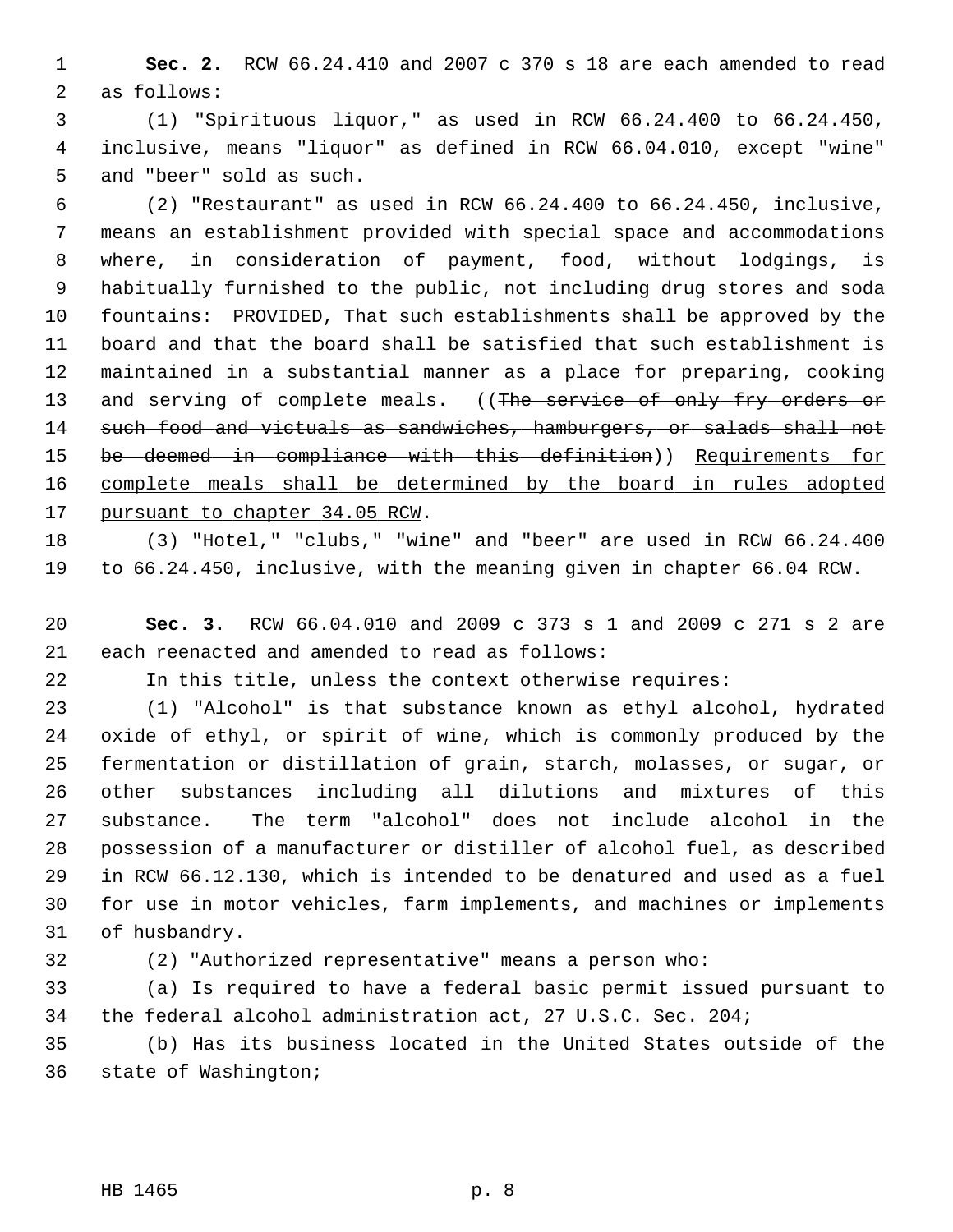1 (c) Acquires ownership of beer or wine for transportation into and 2 resale in the state of Washington; and which beer or wine is produced 3 by a brewery or winery in the United States outside of the state of 4 Washington; and

 5 (d) Is appointed by the brewery or winery referenced in (c) of this 6 subsection as its authorized representative for marketing and selling 7 its products within the United States in accordance with a written 8 agreement between the authorized representative and such brewery or 9 winery pursuant to this title.

10 (3) "Beer" means any malt beverage, flavored malt beverage, or malt 11 liquor as these terms are defined in this chapter.

12 (4) "Beer distributor" means a person who buys beer from a domestic 13 brewery, microbrewery, beer certificate of approval holder, or beer 14 importers, or who acquires foreign produced beer from a source outside 15 of the United States, for the purpose of selling the same pursuant to 16 this title, or who represents such brewer or brewery as agent.

17 (5) "Beer importer" means a person or business within Washington 18 who purchases beer from a beer certificate of approval holder or who 19 acquires foreign produced beer from a source outside of the United 20 States for the purpose of selling the same pursuant to this title.

21 (6) "Board" means the liquor control board, constituted under this 22 title.

23 (7) "Brewer" or "brewery" means any person engaged in the business 24 of manufacturing beer and malt liquor. Brewer includes a brand owner 25 of malt beverages who holds a brewer's notice with the federal bureau 26 of alcohol, tobacco, and firearms at a location outside the state and 27 whose malt beverage is contract-produced by a licensed in-state 28 brewery, and who may exercise within the state, under a domestic 29 brewery license, only the privileges of storing, selling to licensed 30 beer distributors, and exporting beer from the state.

31 (8) "Club" means an organization of persons, incorporated or 32 unincorporated, operated solely for fraternal, benevolent, educational, 33 athletic or social purposes, and not for pecuniary gain.

34 (9) "Confection" means a preparation of sugar, honey, or other 35 natural or artificial sweeteners in combination with chocolate, fruits, 36 nuts, dairy products, or flavorings, in the form of bars, drops, or 37 pieces.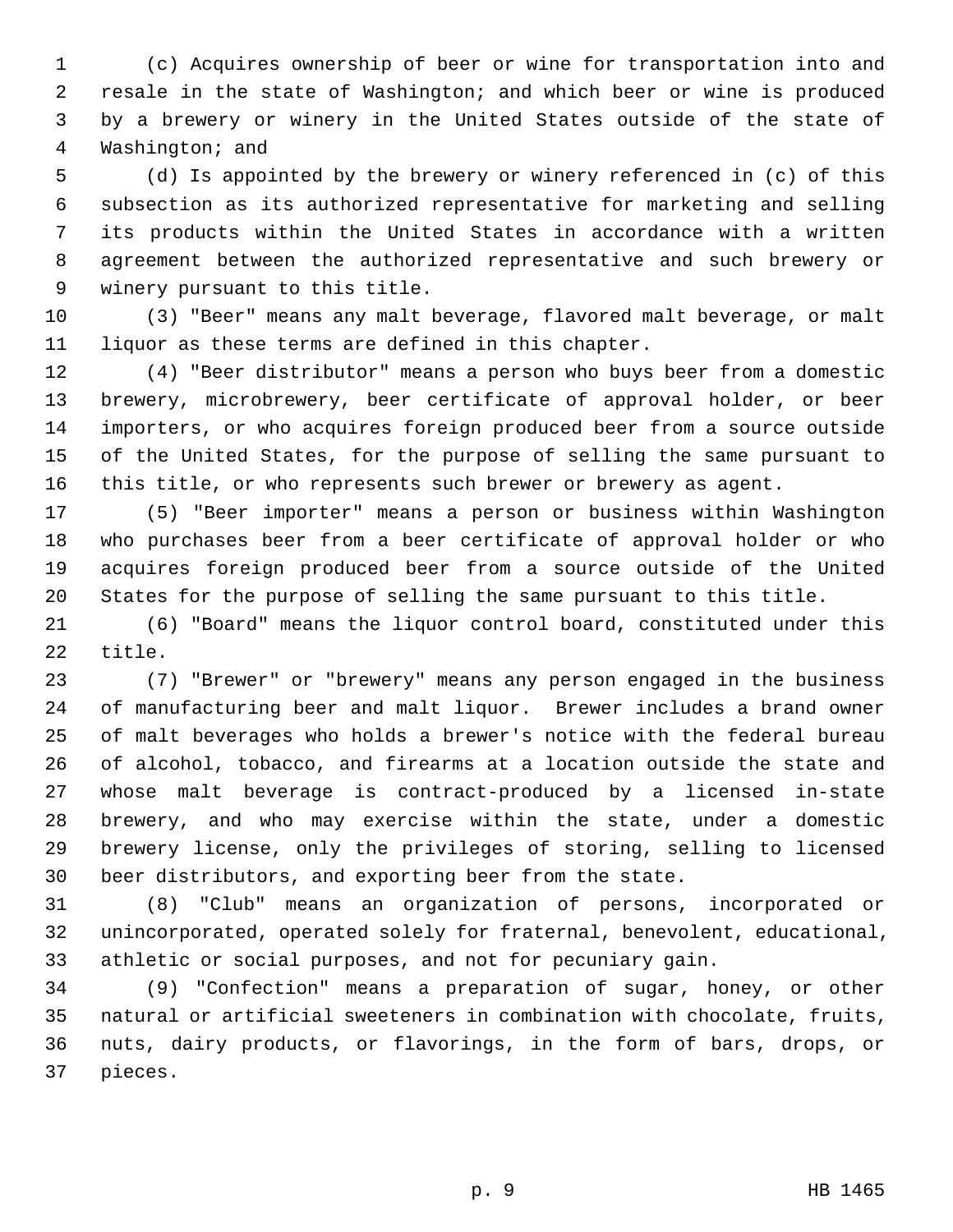1 (10) "Consume" includes the putting of liquor to any use, whether 2 by drinking or otherwise.

 3 (11) "Contract liquor store" means a business that sells liquor on 4 behalf of the board through a contract with a contract liquor store 5 manager.

 6 (12) "Craft distillery" means a distillery that pays the reduced 7 licensing fee under RCW 66.24.140.

 8 (13) "Dentist" means a practitioner of dentistry duly and regularly 9 licensed and engaged in the practice of his profession within the state 10 pursuant to chapter 18.32 RCW.

11 (14) "Distiller" means a person engaged in the business of 12 distilling spirits.

13 (15) "Domestic brewery" means a place where beer and malt liquor 14 are manufactured or produced by a brewer within the state.

15 (16) "Domestic winery" means a place where wines are manufactured 16 or produced within the state of Washington.

17 (17) "Drug store" means a place whose principal business is, the 18 sale of drugs, medicines and pharmaceutical preparations and maintains 19 a regular prescription department and employs a registered pharmacist 20 during all hours the drug store is open.

21 (18) "Druggist" means any person who holds a valid certificate and 22 is a registered pharmacist and is duly and regularly engaged in 23 carrying on the business of pharmaceutical chemistry pursuant to 24 chapter 18.64 RCW.

25 (19) "Employee" means any person employed by the board.

26 (20) "Flavored malt beverage" means:

27 (a) A malt beverage containing six percent or less alcohol by 28 volume to which flavoring or other added nonbeverage ingredients are 29 added that contain distilled spirits of not more than forty-nine 30 percent of the beverage's overall alcohol content; or

31 (b) A malt beverage containing more than six percent alcohol by 32 volume to which flavoring or other added nonbeverage ingredients are 33 added that contain distilled spirits of not more than one and one-half 34 percent of the beverage's overall alcohol content.

35 (21) "Fund" means 'liquor revolving fund.'

36 (22) "Hotel" means buildings, structures, and grounds, having 37 facilities for preparing, cooking, and serving food, that are kept, 38 used, maintained, advertised, or held out to the public to be a place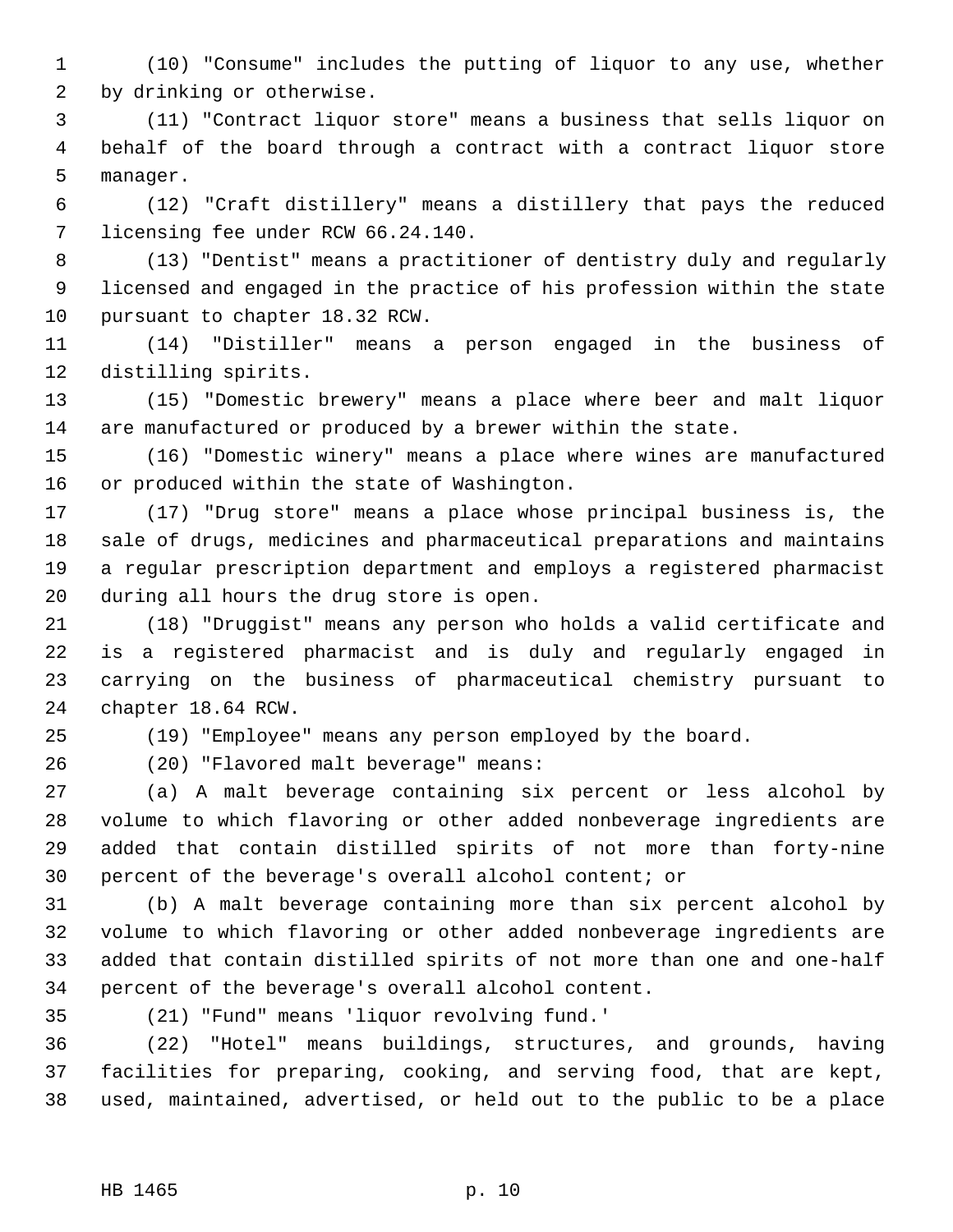1 where food is served and sleeping accommodations are offered for pay to 2 transient guests, in which twenty or more rooms are used for the 3 sleeping accommodation of such transient guests. The buildings, 4 structures, and grounds must be located on adjacent property either 5 owned or leased by the same person or persons.

 6 (23) "Importer" means a person who buys distilled spirits from a 7 distillery outside the state of Washington and imports such spirituous 8 liquor into the state for sale to the board or for export.

9 (24) "Imprisonment" means confinement in the county jail.

10 (25) "Liquor" includes the four varieties of liquor herein defined 11 (alcohol, spirits, wine and beer), and all fermented, spirituous, 12 vinous, or malt liquor, or combinations thereof, and mixed liquor, a 13 part of which is fermented, spirituous, vinous or malt liquor, or 14 otherwise intoxicating; and every liquid or solid or semisolid or other 15 substance, patented or not, containing alcohol, spirits, wine or beer, 16 and all drinks or drinkable liquids and all preparations or mixtures 17 capable of human consumption, and any liquid, semisolid, solid, or 18 other substance, which contains more than one percent of alcohol by 19 weight shall be conclusively deemed to be intoxicating. Liquor does 20 not include confections or food products that contain one percent or 21 less of alcohol by weight.

22 (26) "Malt beverage" or "malt liquor" means any beverage such as 23 beer, ale, lager beer, stout, and porter obtained by the alcoholic 24 fermentation of an infusion or decoction of pure hops, or pure extract 25 of hops and pure barley malt or other wholesome grain or cereal in pure 26 water containing not more than eight percent of alcohol by weight, and 27 not less than one-half of one percent of alcohol by volume. For the 28 purposes of this title, any such beverage containing more than eight 29 percent of alcohol by weight shall be referred to as "strong beer."

30 (27) "Manufacturer" means a person engaged in the preparation of 31 liquor for sale, in any form whatsoever.

32 (28) "Nightclub" means an establishment that provides entertainment 33 and has as its primary source of revenue (a) the sale of alcohol for 34 consumption on the premises, (b) cover charges, or (c) both( $\sqrt{\frac{a}{a}}$  and has 35 an occupancy load of one hundred or more)).

36 (29) "Package" means any container or receptacle used for holding 37 liquor.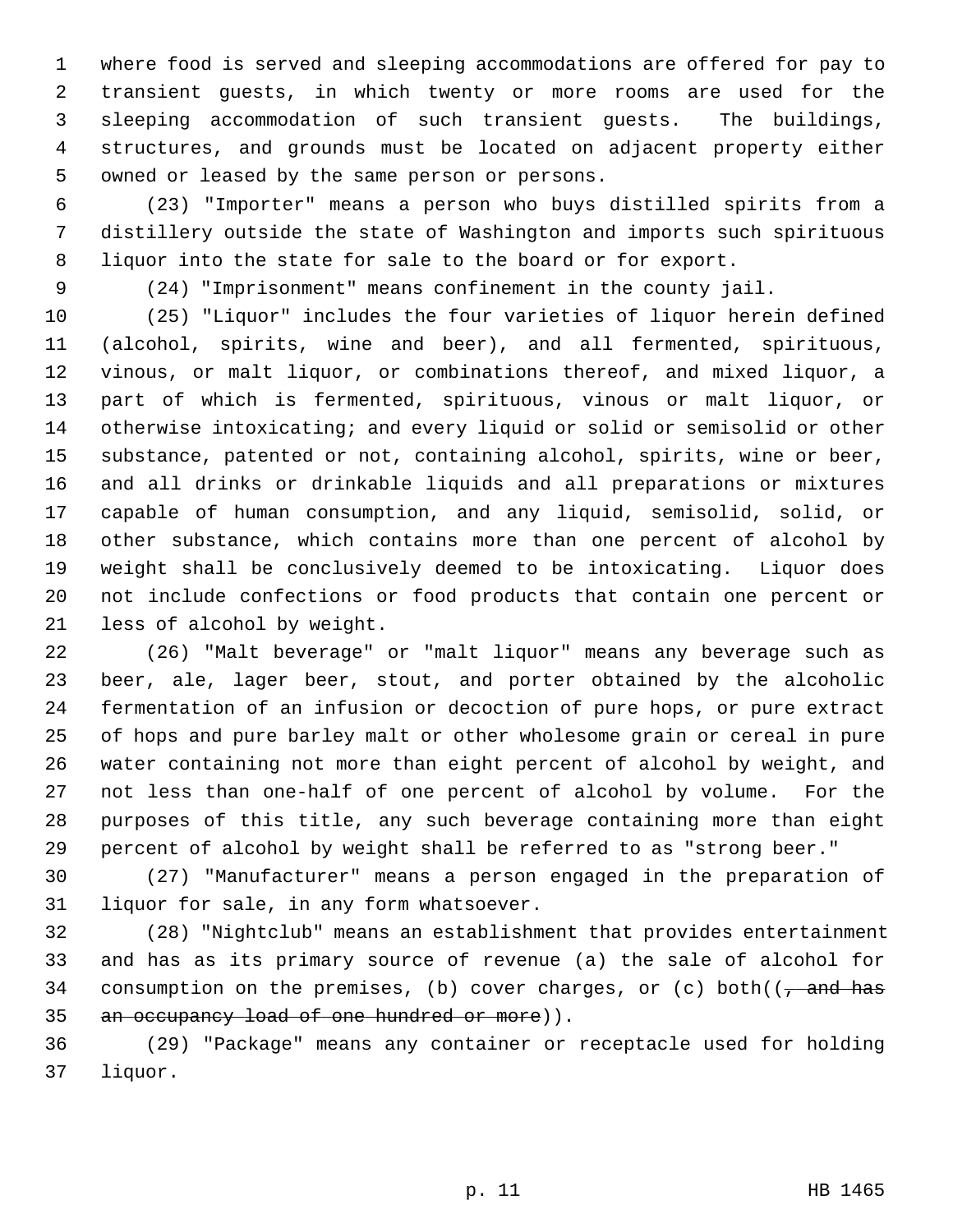1 (30) "Passenger vessel" means any boat, ship, vessel, barge, or 2 other floating craft of any kind carrying passengers for compensation.

 3 (31) "Permit" means a permit for the purchase of liquor under this 4 title.

 5 (32) "Person" means an individual, copartnership, association, or 6 corporation.

 7 (33) "Physician" means a medical practitioner duly and regularly 8 licensed and engaged in the practice of his profession within the state 9 pursuant to chapter 18.71 RCW.

10 (34) "Prescription" means a memorandum signed by a physician and 11 given by him to a patient for the obtaining of liquor pursuant to this 12 title for medicinal purposes.

13 (35) "Public place" includes streets and alleys of incorporated 14 cities and towns; state or county or township highways or roads; 15 buildings and grounds used for school purposes; public dance halls and 16 grounds adjacent thereto; those parts of establishments where beer may 17 be sold under this title, soft drink establishments, public buildings, 18 public meeting halls, lobbies, halls and dining rooms of hotels, 19 restaurants, theatres, stores, garages and filling stations which are 20 open to and are generally used by the public and to which the public is 21 permitted to have unrestricted access; railroad trains, stages, and 22 other public conveyances of all kinds and character, and the depots and 23 waiting rooms used in conjunction therewith which are open to 24 unrestricted use and access by the public; publicly owned bathing 25 beaches, parks, and/or playgrounds; and all other places of like or 26 similar nature to which the general public has unrestricted right of 27 access, and which are generally used by the public.

28 (36) "Regulations" means regulations made by the board under the 29 powers conferred by this title.

30 (37) "Restaurant" means any establishment provided with special 31 space and accommodations where, in consideration of payment, food, 32 without lodgings, is habitually furnished to the public, not including 33 drug stores and soda fountains.

34 (38) "Sale" and "sell" include exchange, barter, and traffic; and 35 also include the selling or supplying or distributing, by any means 36 whatsoever, of liquor, or of any liquid known or described as beer or 37 by any name whatever commonly used to describe malt or brewed liquor or 38 of wine, by any person to any person; and also include a sale or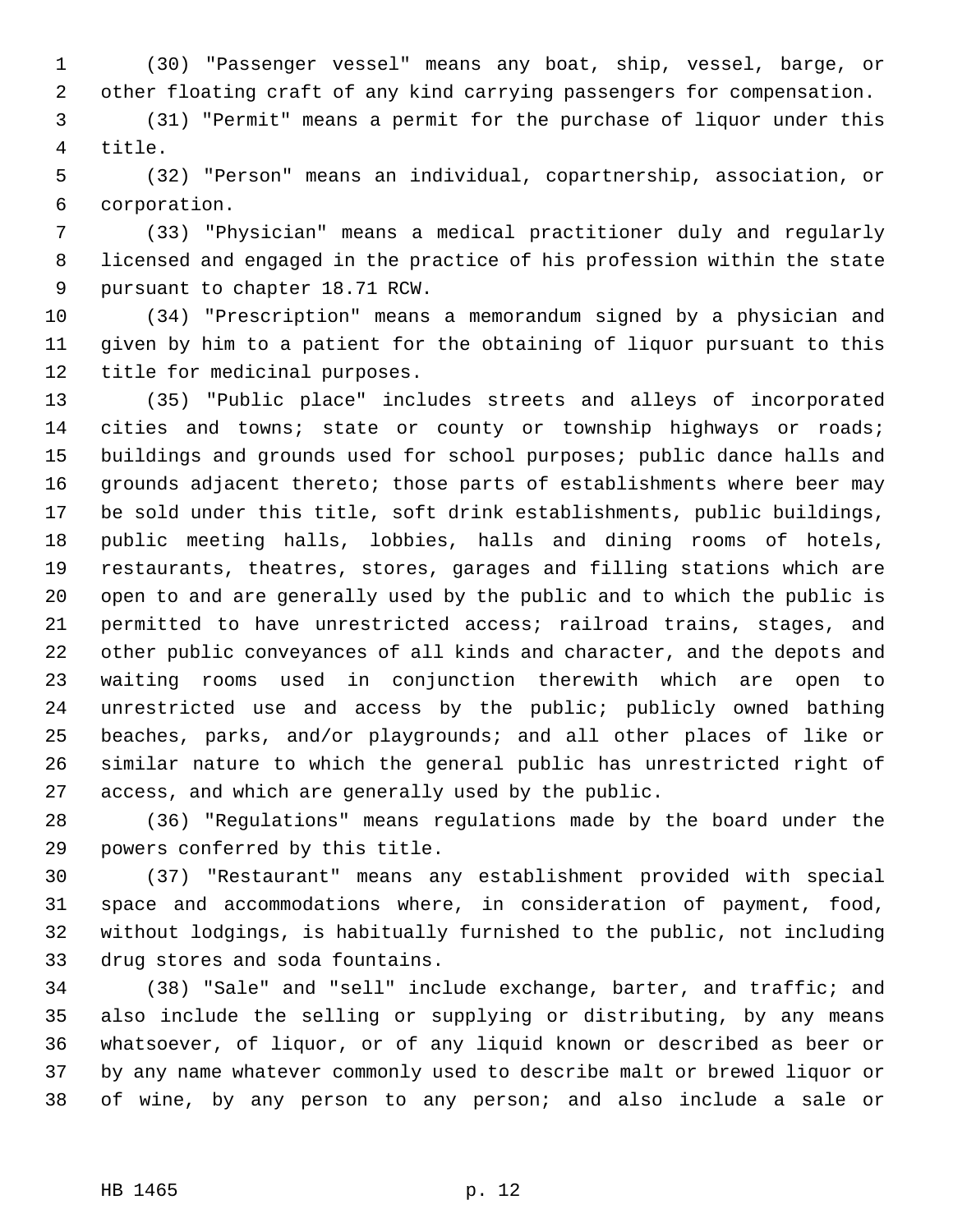1 selling within the state to a foreign consignee or his agent in the 2 state. "Sale" and "sell" shall not include the giving, at no charge, 3 of a reasonable amount of liquor by a person not licensed by the board 4 to a person not licensed by the board, for personal use only. "Sale" 5 and "sell" also does not include a raffle authorized under RCW 6 9.46.0315: PROVIDED, That the nonprofit organization conducting the 7 raffle has obtained the appropriate permit from the board.

 8 (39) "Soda fountain" means a place especially equipped with 9 apparatus for the purpose of dispensing soft drinks, whether mixed or 10 otherwise.

11 (40) "Spirits" means any beverage which contains alcohol obtained 12 by distillation, except flavored malt beverages, but including wines 13 exceeding twenty-four percent of alcohol by volume.

14 (41) "Store" means a state liquor store established under this 15 title.

16 (42) "Tavern" means any establishment with special space and 17 accommodation for sale by the glass and for consumption on the 18 premises, of beer, as herein defined.

19 (43)(a) "Wine" means any alcoholic beverage obtained by 20 fermentation of fruits (grapes, berries, apples, et cetera) or other 21 agricultural product containing sugar, to which any saccharine 22 substances may have been added before, during or after fermentation, 23 and containing not more than twenty-four percent of alcohol by volume, 24 including sweet wines fortified with wine spirits, such as port, 25 sherry, muscatel and angelica, not exceeding twenty-four percent of 26 alcohol by volume and not less than one-half of one percent of alcohol 27 by volume. For purposes of this title, any beverage containing no more 28 than fourteen percent of alcohol by volume when bottled or packaged by 29 the manufacturer shall be referred to as "table wine," and any beverage 30 containing alcohol in an amount more than fourteen percent by volume 31 when bottled or packaged by the manufacturer shall be referred to as 32 "fortified wine." However, "fortified wine" shall not include: (i) 33 Wines that are both sealed or capped by cork closure and aged two years 34 or more; and (ii) wines that contain more than fourteen percent alcohol 35 by volume solely as a result of the natural fermentation process and 36 that have not been produced with the addition of wine spirits, brandy, 37 or alcohol.